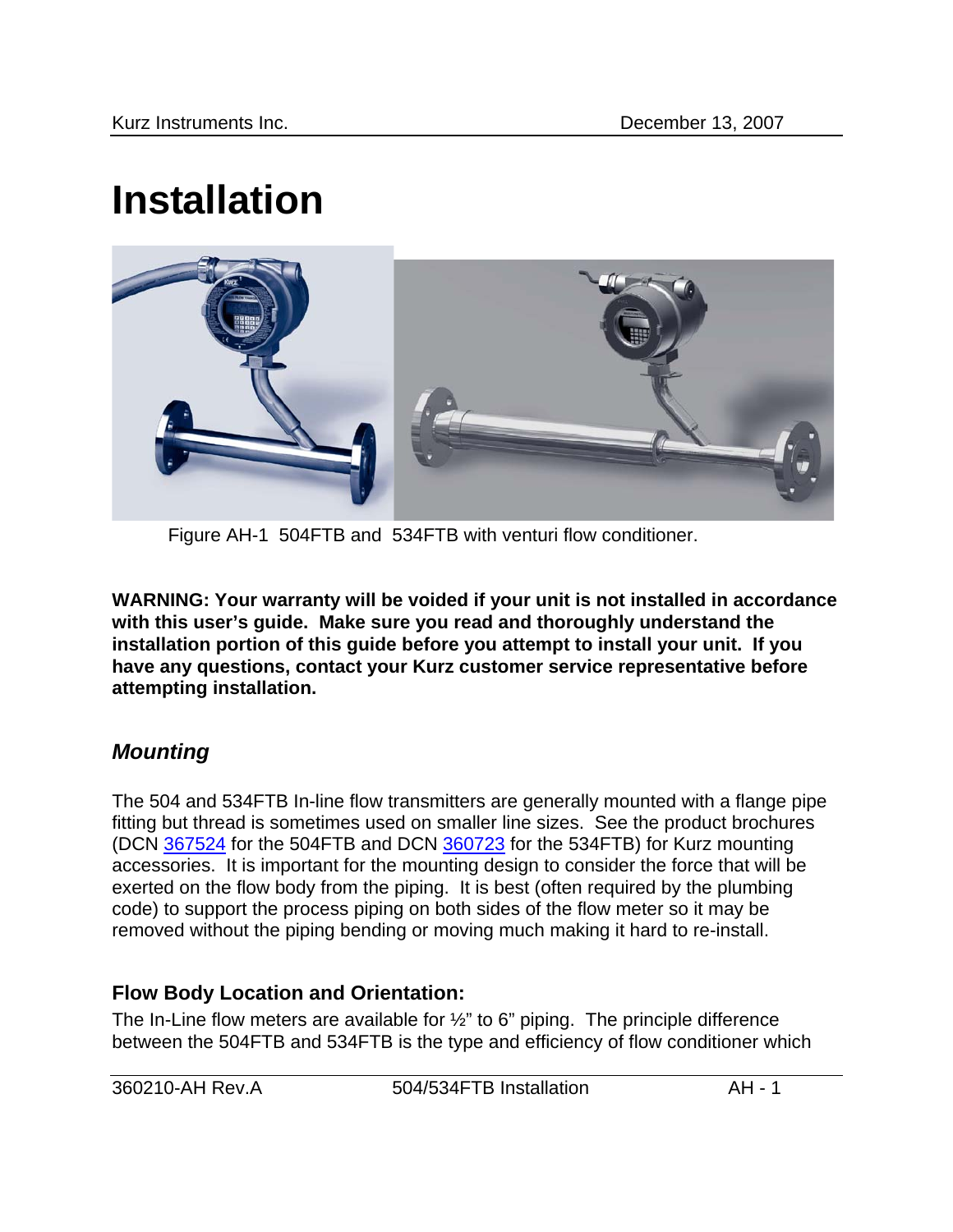can be seen in the two photographs shown above.

- 504FTB has only a small perforated plate flow conditioner. Requires straight runs in the 15 to 40 D range to obtain field data with-in 2% of the laboratory calibration. So field calibration may be needed depending on the accuracy needed.
- 534FTB has a venturi flow conditioner. This has no straight run requirements to be within 2% of the laboratory calibration. Field calibration is generally not needed.

The quick start *guide* shows this very clearly in the second figure for in-line meters. In addition to what is shown here, the double elbow case not shown, will introduce swirl that can further aggravate the data and straight run length requirements.

#### Horizontal Mounted Meters

Any orientation works fine.

If there is condensate running along the bottom of the pipe, the sensor will last longer if its electronics head is vertical up tilting down to no more than to 8 AM or 4 PM positions.

#### Vertical Mounted Meters

Flow going up works well under all conditions Flow going down works well except near the zero flow region, below 50 SFPM or 0.25 SMPS.

### High Dew Point applications

 If the application is near the dew point, it will condense inside the pipe walls when the gas is cooling as it flows along. Insulating the piping will reduce the condensate on the inside walls. In these cases, it is best to mount the sensor from the bottom at about 7:30 or 4:30. Vertical from the top can cause water to flow on to the stings, or if mounted from the bottom the condensate will aggravate sting corrosion. Condensate (water or other liquids) on the sensor will cause false high flow readings while the sensor evaporates the liquid.

#### Hot or cold process fluid

 Insulation on the piping will reduce any temperature gradients that will introduce a false high or low reading. Hot fluid in a pipe with cold walls will tend to read low for sensors which are center line mounted and read high for Cold fluids in a warmer ambient.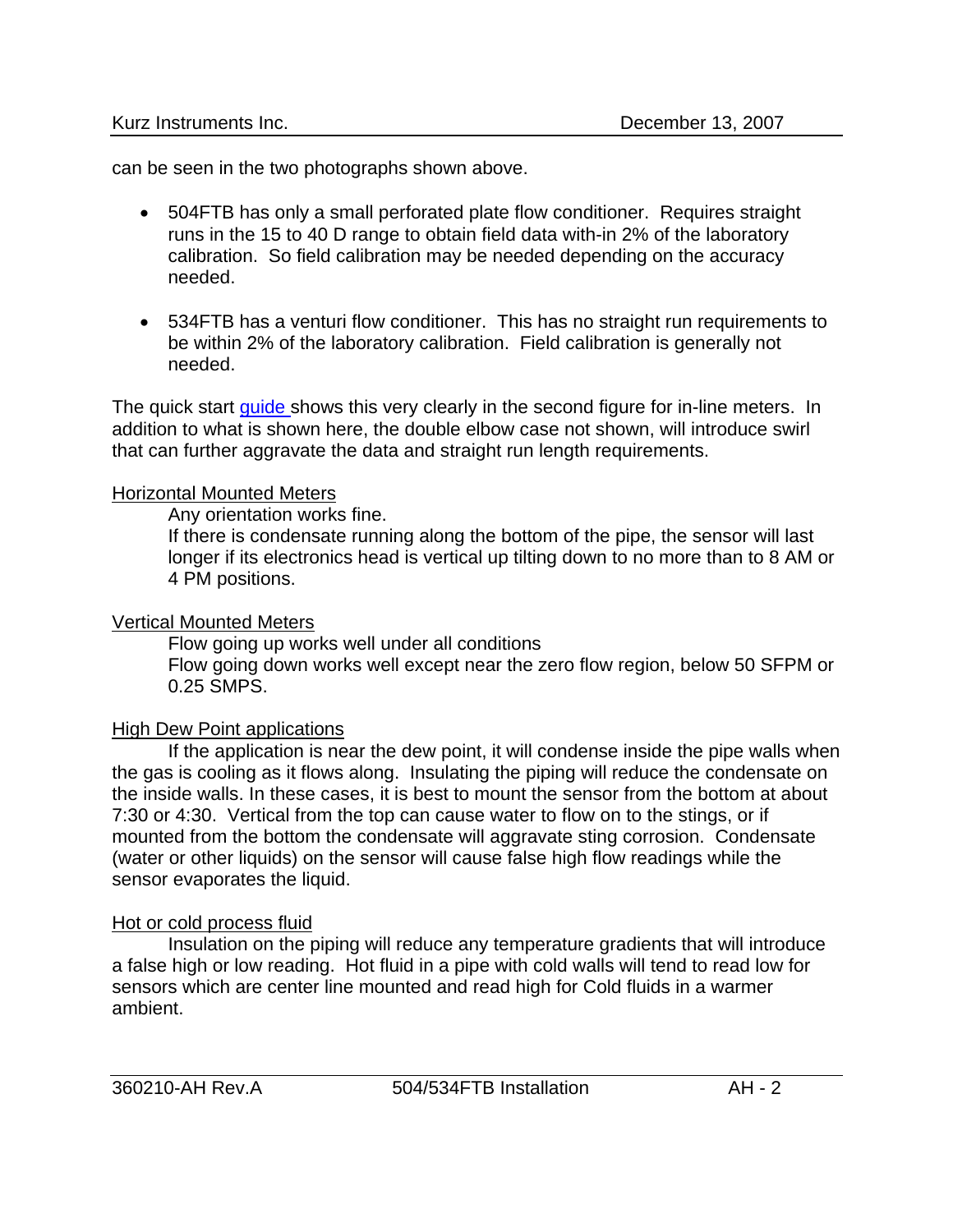## Pump or Fan inlets

Vacuum or pump inlets from ambient air can result in extra sensor cleaning schedules to remove dirt build up. The fan inlet is often below atmospheric pressure and when the humidity is near 100% there will be condensation formed at these locations. The condensate will allow dirt to stick to the sensor more than in the absence of condensate. A better solution is to place the flow meter after the fan or pump where the pressure is higher, thus the relative humidity will be lower and avoid condensation and dirt sticking to the sensor.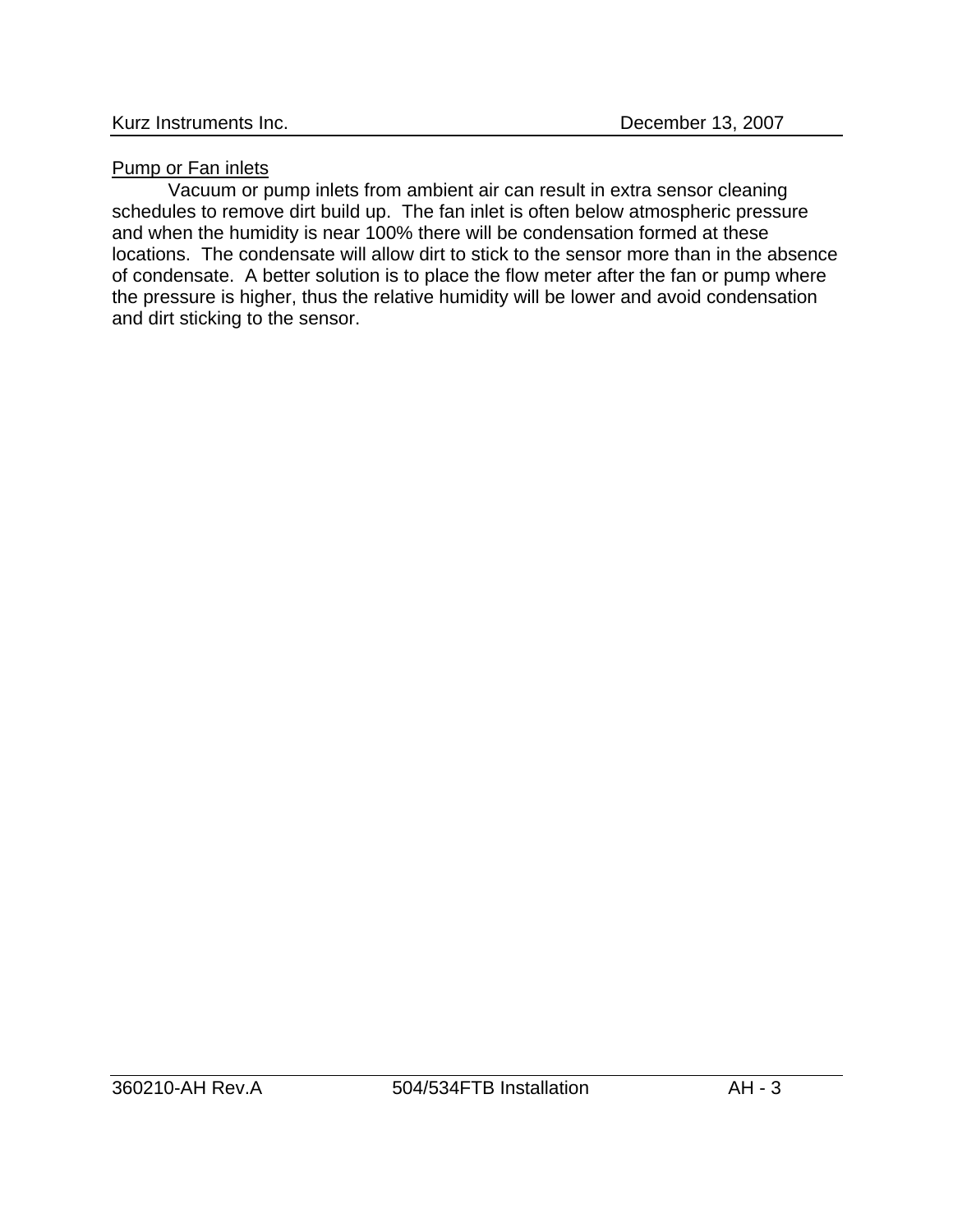



Figure AH-2. Location of major components

1. ¾" FNPT Sensor support port (TA or Transmitter Attached version)

Conduit or cable port (TS or transmitter separate version)

- 2. Backlit 2x16 LCD and 20 key button interface
- 3. ¾" FNPT signal and power conduit ports.
- 4. Safety Label and Product ID tag.
- 5. Main I/O wiring terminal block for sensor, power, RS-485 and 4-20 mA outputs, TB1
- 6. AC power input. 85 to 265 VAC 50/60 Hz. 1 phase.
- 7. Power indicator: Green LED, right side of TB1
- 8. USB mini-B connector
- 9. Optional hardware, AI, DO, DI, Purge valve, I/O connector TB6
- 10. External and internal ground lug locations. Shielded wire pig-tail termination location.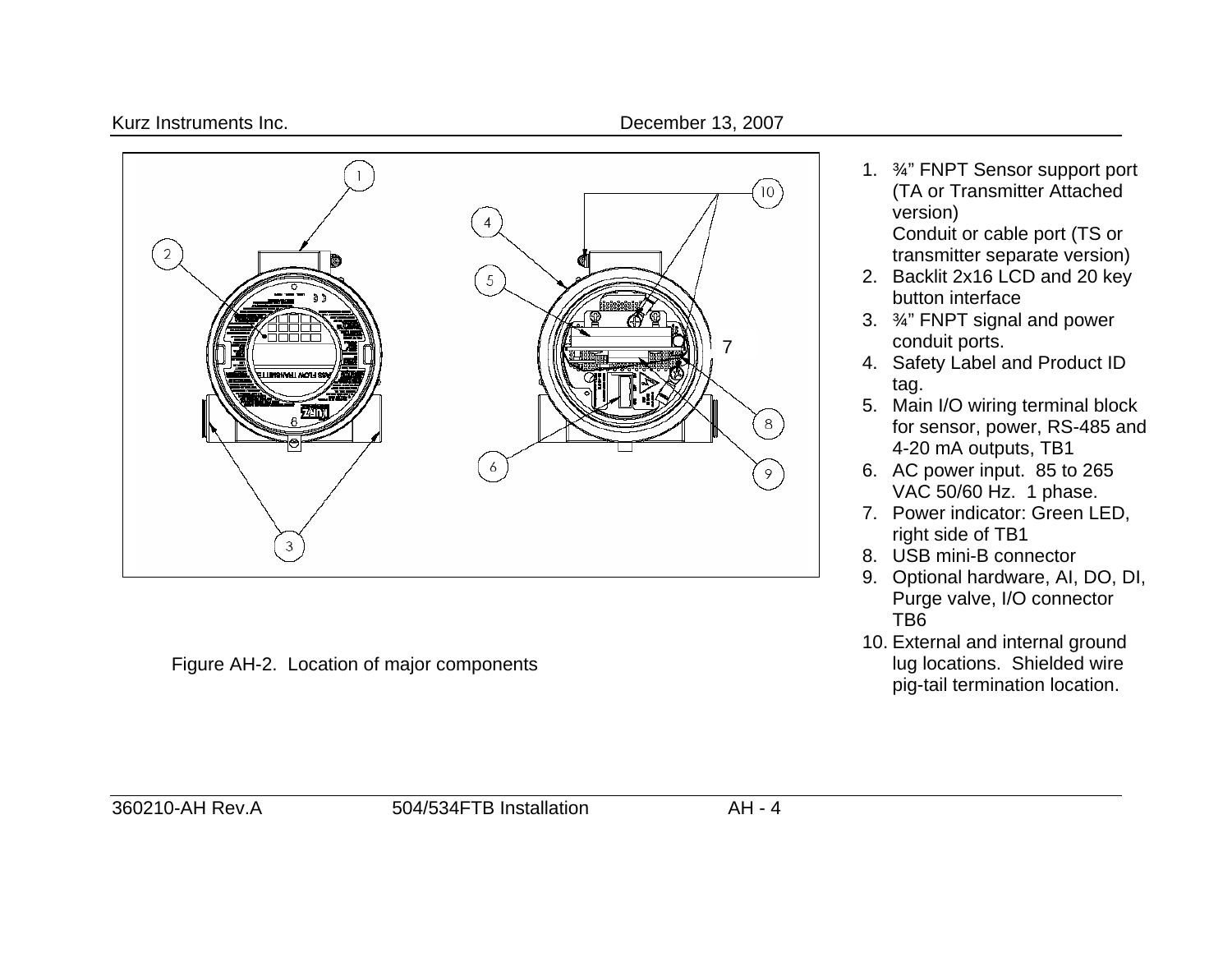## *Electronics Head Orientation*

The electronics head is provided in two standard orientations compared to the sensor flow arrow or flow direction. When looking at the display and the flow is to the right, this is the normal configuration (see figure AH-1) and flowing to the left is reverse. This option is selected in the model part number when the unit is ordered.

*Rotating the head in the field can damage the sensor wires and result in a loose connection which results in water leakage or other warrantee and hazardous area safety violations.* 

## *TS Version*

For transmitter separate versions (TS) there are two enclosure groups. The sensor enclosure mounts as described above and contains just a sensor wire terminal board.

Sensor Wires



Figure AH-3. Sensor electronics enclosure and sensor J-box with covers removed

The electronics enclosure contains the sensor control board, optional AC power supply and LCD/keypad and is mounted via the pipe nipple as shown in Figure AH-4. Two U clamps around the pipe nipple to a metal mounting adaptor (Optional Kurz part #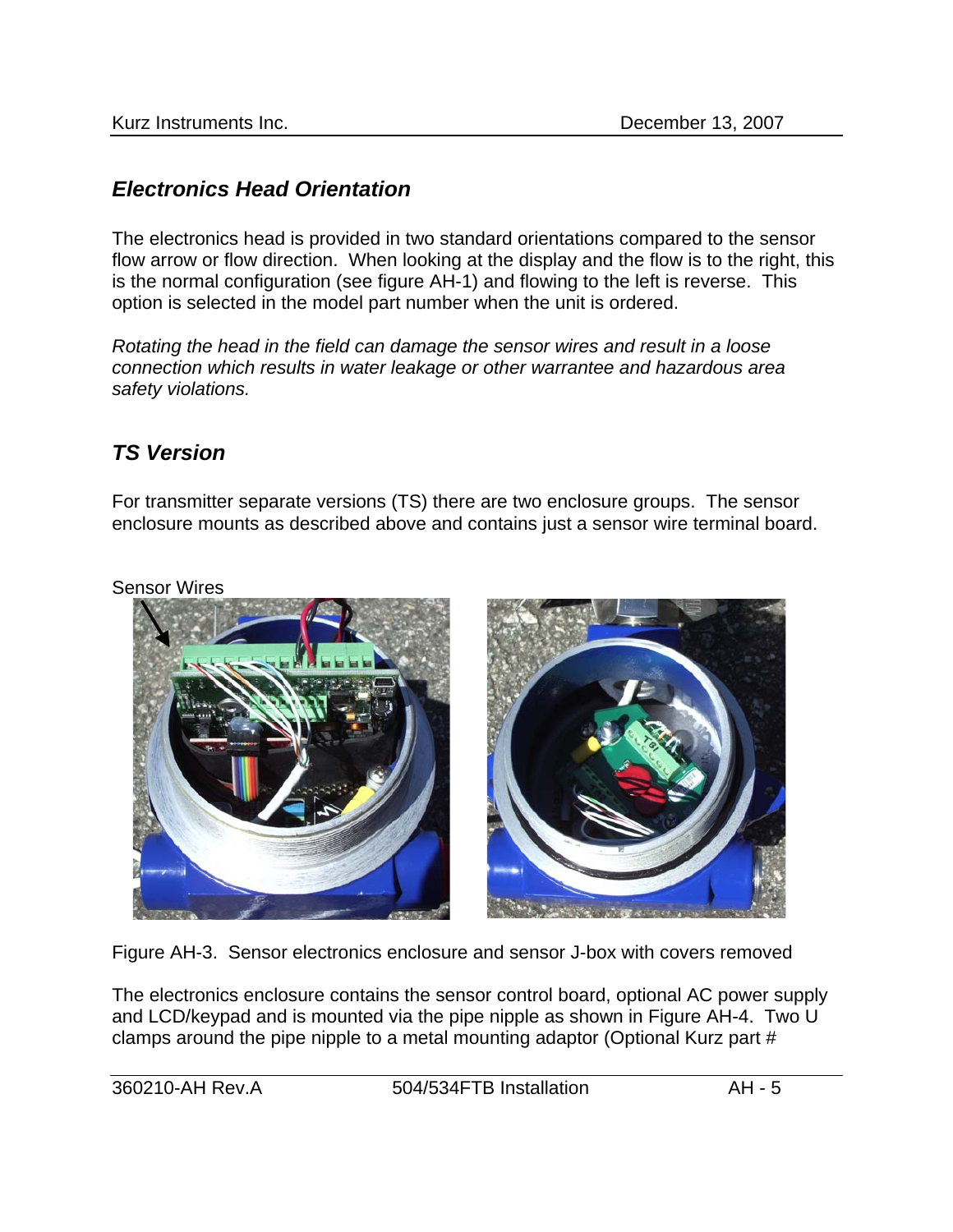#### Kurz Instruments Inc. **December 13, 2007**

700494-) frame or pipe stand are sufficient. It is important to know that the sensor serial number must be matched with the same serial number electronics unit. These two parts are not interchangeable unless the electronics configuration file is matched with the sensor serial number.



Figure AH-4. Examples of Unistrut and Pipe mounting of the TS configured electronics using the optional mounting kit, 700494-.

# *Field Wiring*

Proper wiring installation of the MFT B-Series flow transmitters may include some or all the flowing issues:

- Safety Grounding and Explosion-Proof enclosure connections.
- Water ingress protection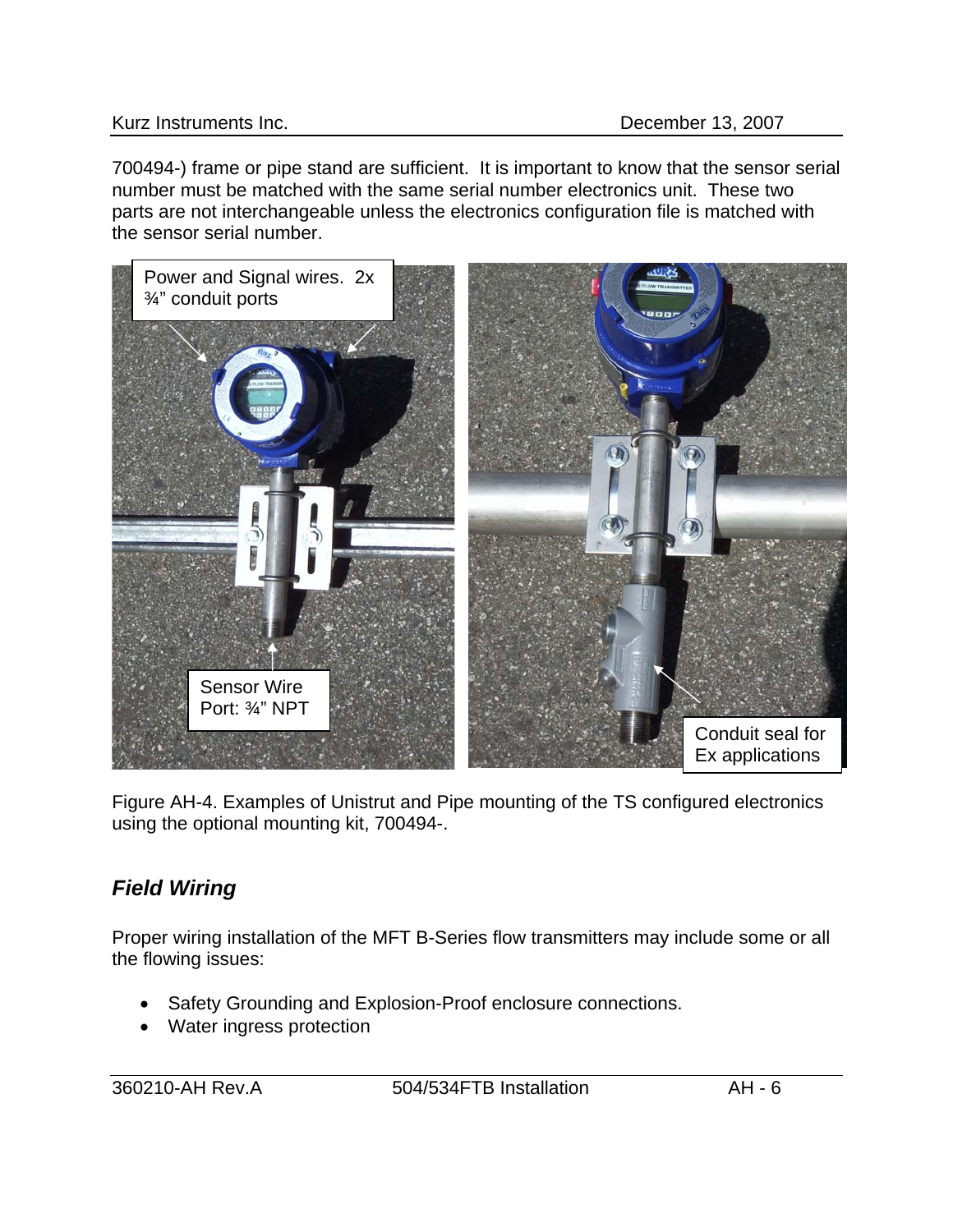- DC or AC power requirements and connection.
- Analog Output configuration and wiring of the 4-20 mA signals.
- Discrete Alarms
- Purge sensor air solenoid
- Zero/Mid/Span daily drift test (EPA 40 CFR part 60 or 75 support)
- Serial Digital Interface
- 5-wire sensor connection for the TS configuration
- Clip-on Ferrite for all signal wires if not in shielded conduit
- Flex service connection to sensor probe support.

*Please read the complete text of the sections and study the wiring diagram examples which are relevant to your model before performing the installation.*

# *Safety*

To ensure compliance with General Safety requirements the metal enclosures must be grounded to minimize the chance of electrical shock. For Explosive Atmospheres, proper grounding minimizes the chance of sparks occurring, potential ignition sources, outside an enclosure at its mechanical interfaces if a fault current was to flow. Both internal and external grounds are available; see the wiring diagrams DCN 342038 and 342039.

For hazardous gas areas, wiring going into and out of the explosion-proof enclosures must be done through a conduit seal or cable gland rated for explosion-proof applications (Class 1 Div. 1 or Zone 1) attached directly to the enclosure. See Figure AH-4. These seals are not needed for non-incendiary designs (Class 1 Div. 2 or Zone 2).

#### **For hazardous areas it is important to not connect or disconnect any wiring when the circuits are energized, the resulting spark could cause ignition.**

Three 3/4" FNPT fittings are provided on the electronics enclosure. The one pointing out radially is used for the sensor probe support or its wiring in a TS configuration. The other two ports exiting opposite the sensor port are for power and signal wiring. One port is typically used for AC power and the other for the signal wires. DC powered models can use both ports for signal/power wiring. Consult your local electrical code for installation requirements.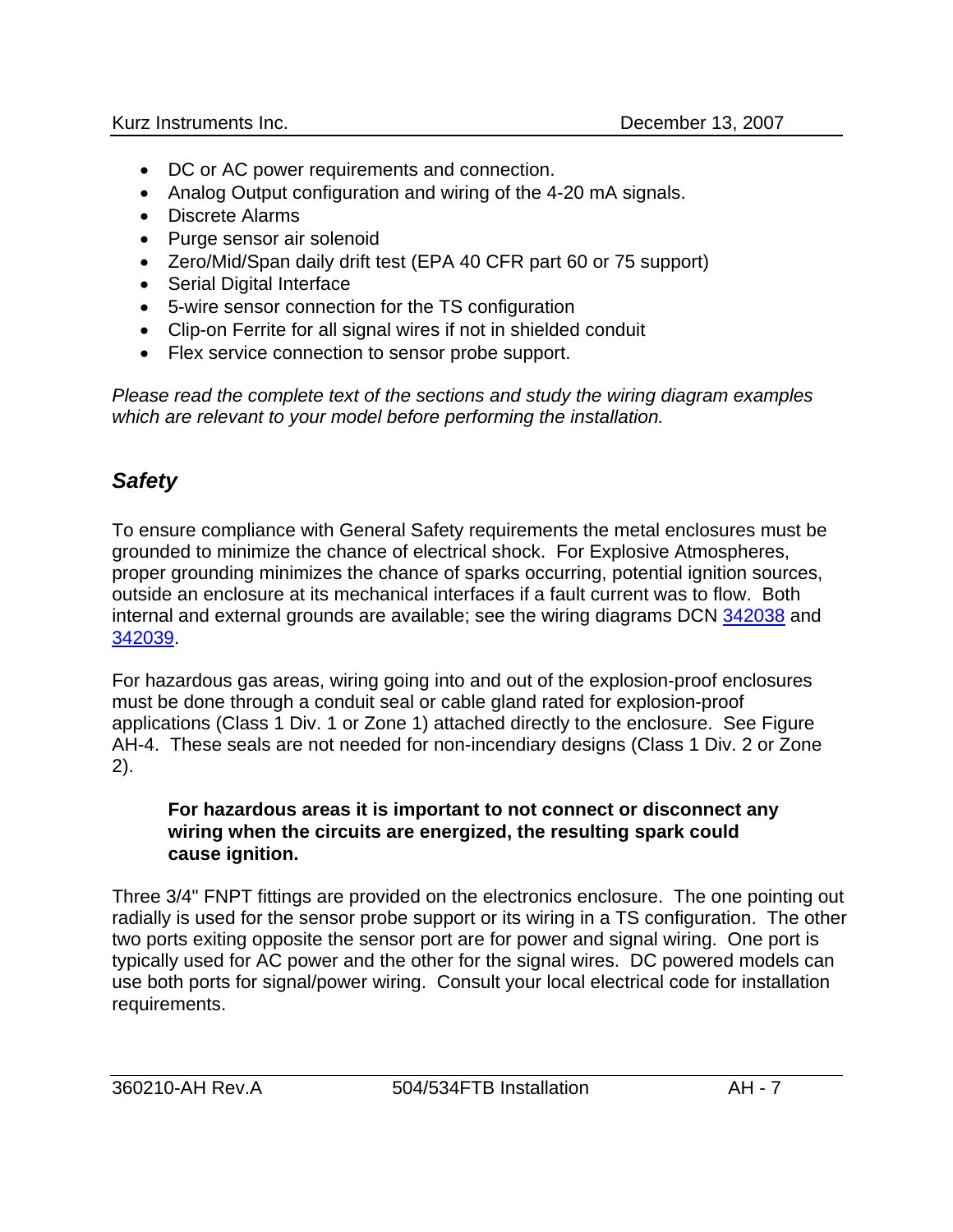# *Water Ingress Protection*

The leading cause of a malfunctioning flow transmitter is water penetration in to the sensor electronics or wiring terminals. The electronics enclosures have a NEMA 4X or IP66 rating but the transmitters are still subject to water damage if not properly installed and maintained.

Protective measures for keeping water out of the flow transmitter components.

- Installation of conduit seals (Ex type potting Y work well) near the enclosures on all ports.
- Most cable gland designs not only provide for shielded cable termination but an environmental seal against dirt and water.
- Routing of conduit or cable using a water loop and drain near the enclosure ports
- Keep the enclosure lids on tight using the supplied o-rings.
- Positive pressure dry purge air to the enclosure will keep condensation out (few PSI from a regulator).

Conformal coating of the circuit boards is standard but this only protects against condensation of trapped water vapor which forms from cooling inside the enclosures/conduit. Every 10 minutes a sensor and wiring leakage test is performed. This will set an alarm (Modbus, LCD and NE-43) when excessive leakage is observed.

# *Flex Wiring Connection for Sensor Inspections*

To support periodic and preventative maintenance, the sensor electrical connections should be done with extra cable or flex conduit length. This allows the sensor to be removed from the process for inspection and or cleaning without disconnecting the wiring. The transmitter attached (TA) versions have only power and 4-20 mA wires are being routed out and use standard electrical wring practice as shown in Figure AH-5.

However, the trouble is maintaining the EMC requirements on the wiring at the same time. If we are using a transmitter separate (TS) version, the sensor is remote from its electronics, we must use an approved shielding method. The 5-wire sensor connections are described in [a later section.](#page-14-0)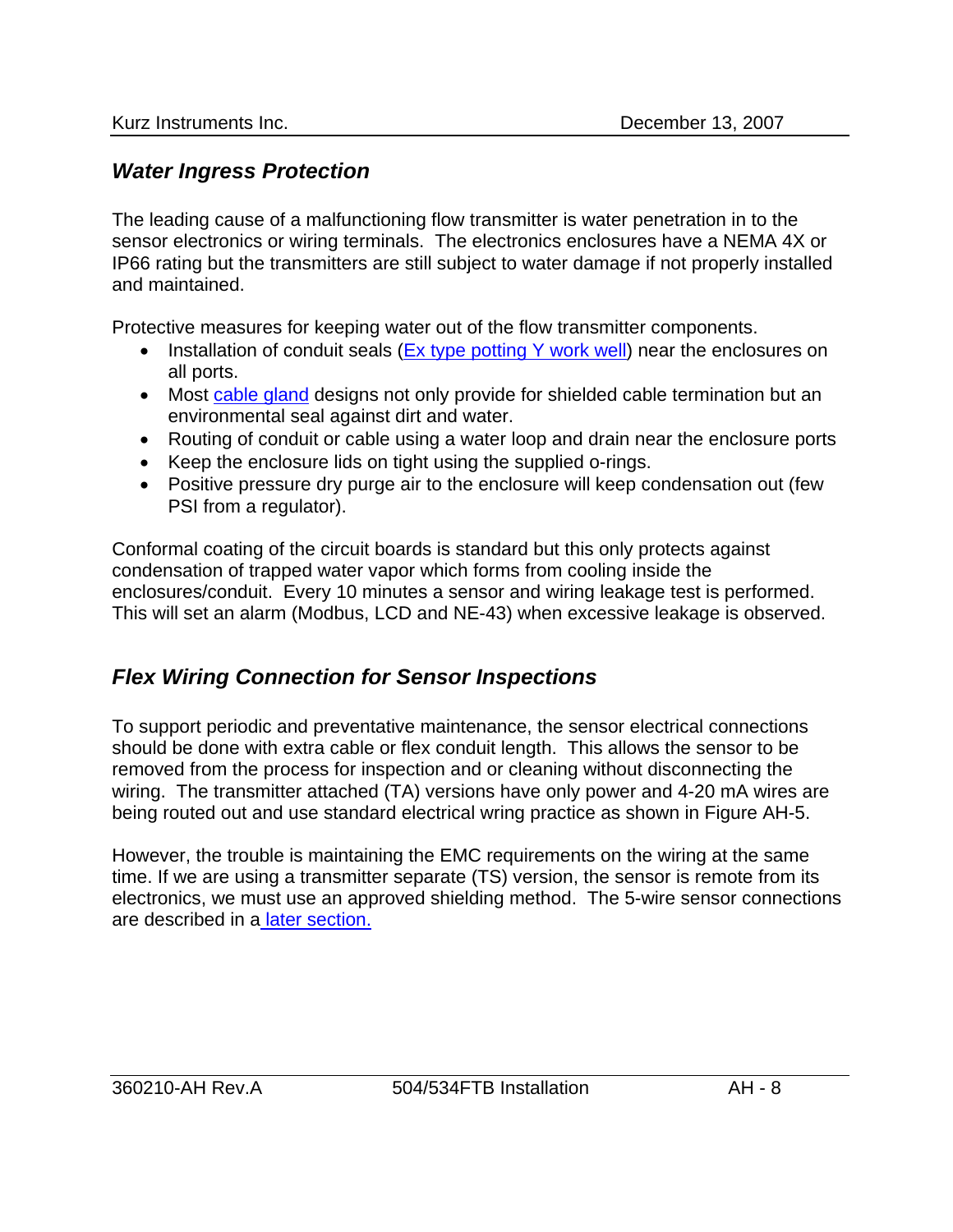<span id="page-8-0"></span>

 Figure AH-5. Flex sensor connection for service loop, TA version using Liquid Tight Conduit.

**Approved EMC** tight flexible, shielded electrical connections for the **TS 5-wire sensor** wiring

- Braid reinforced pneumatic hose; Hydraulic line hose
- Corrugated Stainless Steel tubing, with compression fitting at each end. Gas appliance flex fittings may be long enough and are available at local home improvement outlets.
- Braded Shielded cable with peripheral bonded shield cable glands



Figure AH-6. Metal Braid Hydraulic Lines, corrugated gas appliance line and braided shielded cable all work well for EMC shielding of 5-wire sensor connections.

360210-AH Rev.A 504/534FTB Installation AH - 9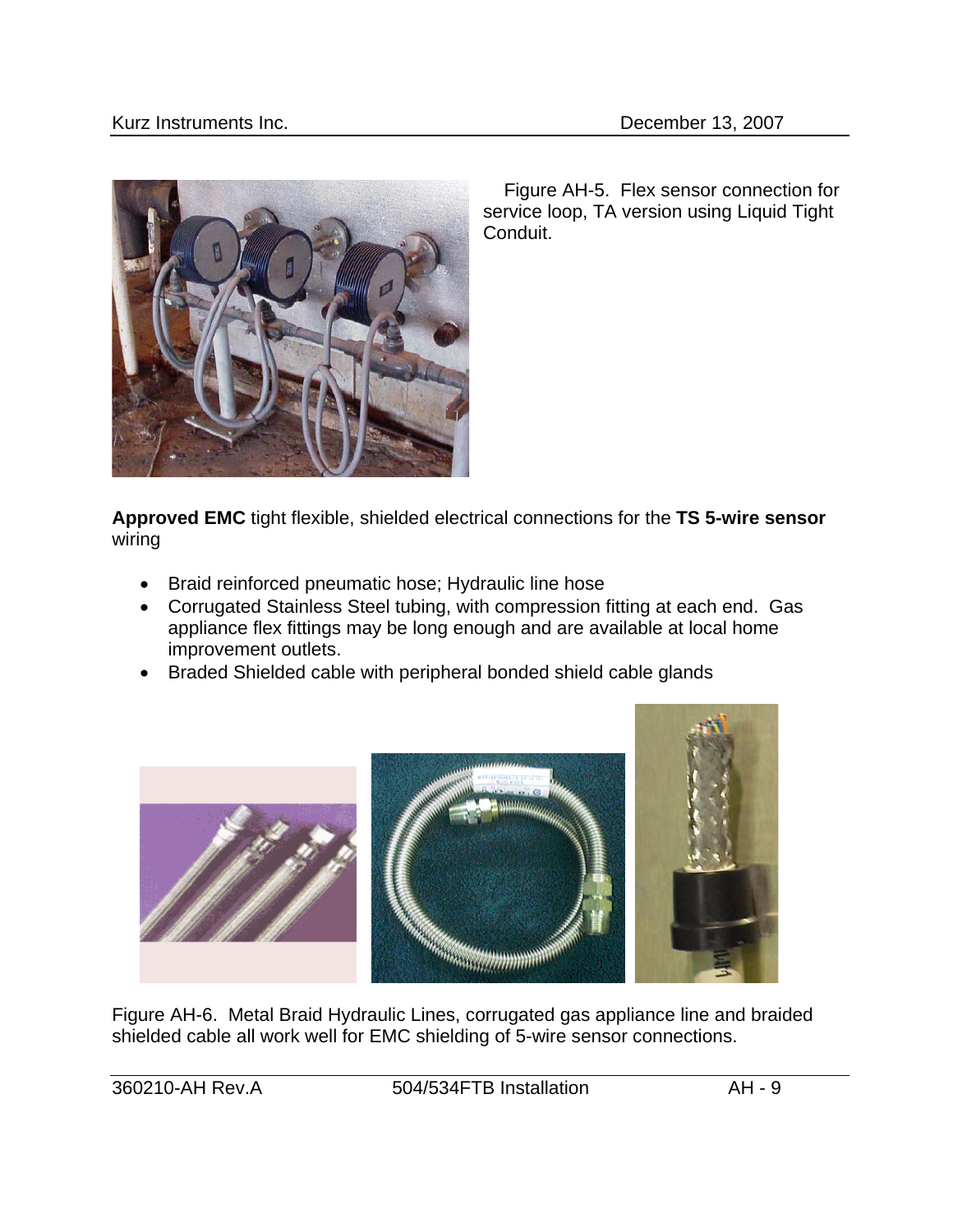**Do not** use Liquid tight Flex conduit for 5-wire sensor connections, shielding is not effective.

# *Typical Hook-Up Wiring Diagrams*

For both the AC & DC powered versions of the MFT B-Series, typical summarized wiring diagrams for most applications are available as defined in DCN 342038. This covers the TS and transmitter attached (TA) configurations. Examples for 4-20 mA connections and Modbus are shown along with the terminal definitions and cable wiring notes.

For the transmitter separated (TS) enclosure configuration, the 5-wire sensor connections must be made as shown in DCN 342039. The connection between the enclosure groups must be shielded to maintain the CE rating.

# *24 VDC Powered Flow Transmitters*

The 24 VDC power is a nominal voltage since all circuits have a regulated supply and will work between 18 and 30 VDC. You may also use an unregulated power supply with 50 to 60 Hz ripple as long as the instantaneous voltage is between 18 and 30 VDC.

Surge currents during sensor warm up could require up to 1 A and will fall off after it warms up in about 20 seconds. At no flow the current will be about 0.1 A and about 0.3 A for high flow rates (12,000 SFPM). The power is protected against reverse polarity so if no current flows or there is no output signal you may want to check the polarity against the wiring diagram, DCN 342038.

The flow transmitter is grounded. The 24 VDC power and 4-20 mA signal have MOVs (metal oxide varistors) to clamp voltage spikes going into the unit. These are 56 V nominal (voltage level at 1 mA) and do not conduct significant current below about +/- 36 VDC relative to ground. Consequently, the isolated 4-20 mA signals, alarms etc., can not have a significant common mode or bias voltage to prevent leakage currents on the MOVs, which can cause an error in the flow measurement if occurring on the 4-20 mA output.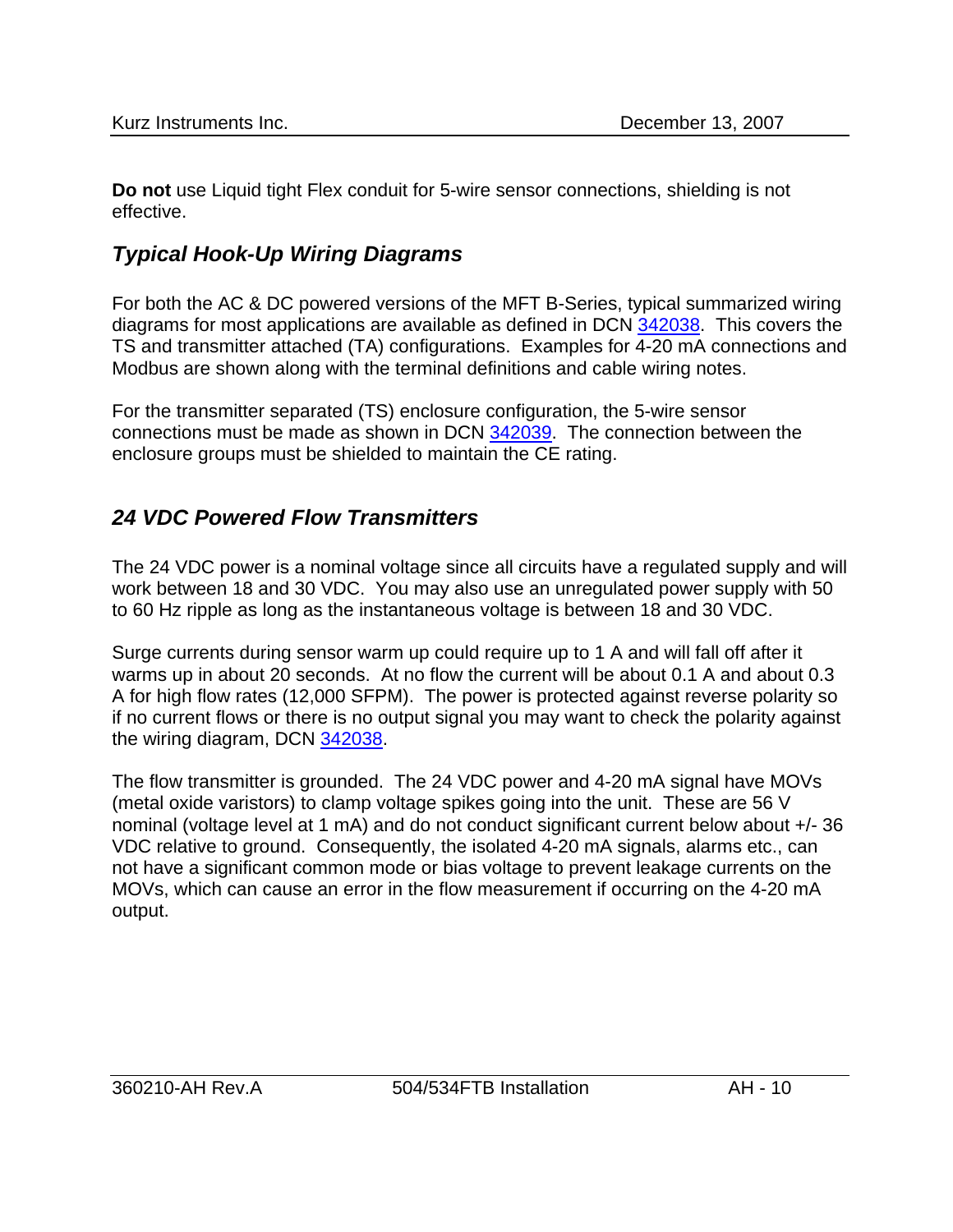

Figure AH-7. DC and AC power connection.

# *AC Powered Units*

A universal input 85-265 VAC and 50-60 Hz supply generates a nominal 24 VDC to power the unit. The AC wiring uses one of the two ¾" conduit ports for the signal wiring. The AC powered units have a long pull tab attached to the plug so it is easy to remove the plug and connect the AC wiring with a 1/8" screw driver.



Figure AH-8 AC power pull tab to be removed.

Discard the pull tab as the power wiring can be used to guide the plug in/out of the power supply.

These wires must be inside the plastic insulator sleeve to prevent the wires from catching in the threads of the explosion proof lid. The internal ground can be made via the AC power plug or a 10-32 stud on the PCB.

360210-AH Rev.A 504/534FTB Installation AH - 11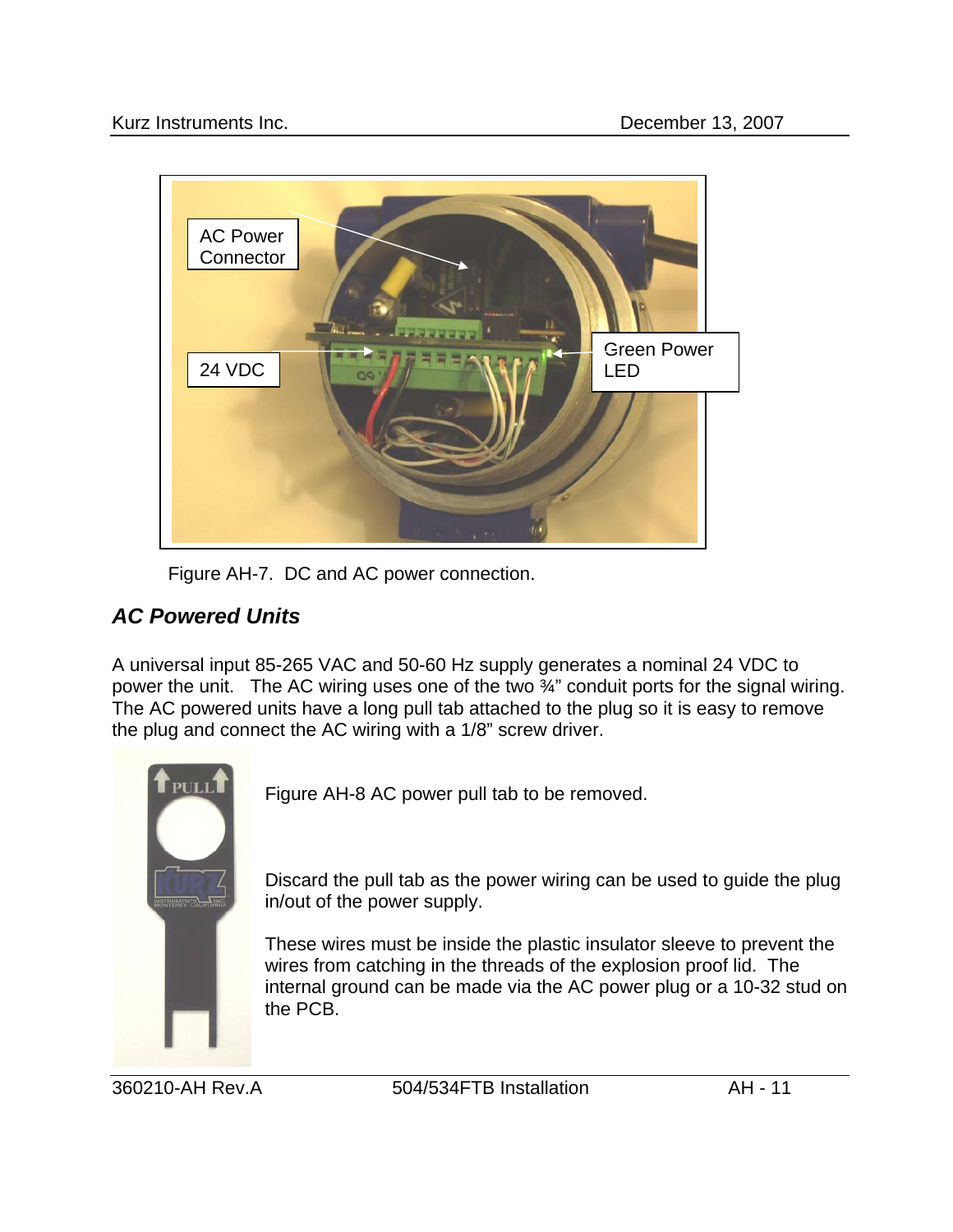There is no means of disconnecting power for this unit. You will need a disconnect per your local electrical code.

# *Analog Output*

**Loop powered wiring:** The 4-20 mA linear output is a loop powered isolated signal. The positive output terminal is diode protected against reverse voltage. The principle wiring diagrams for these are 342038 and 342039.

**Self powered wiring:** The output may be self-powered in the non-isolated mode by jumpering  $+24$  VDC to one of the two  $+4-20$  mA terminals. Then the 4-20 mA output would be taken from the 4-20 mA negative terminal to ground. A simplified AO wiring drawing or this mode of operation is shown in diagram 342045. To use it in the nonisolated mode, the receiving current should be sensed with an isolated input to avoid ground loop currents.

**AO capabilities:** The 4-20 mA circuit has an 11 VDC compliance at the full 20 mA current. So, on a 24 VDC 4-20 mA circuit, at least 11 VDC will be dropped across the 4- 20 mA output, the balance on the load resistor and wiring. For example, with a 250 ohm load, at 20 mA the voltage drop will be 5 V on the load resistor, 19 V across the 4-20 mA output or AO terminals. With higher voltage supplies, you have correspondingly higher load resistance available. As a loop-powered 4-20 mA output and a 24 VDC power supply, you can drive 600  $\Omega$  and still support the 21 mA NE-43 alarm. Do not exceed 36 VDC on the loop-powered interface or you may have leakage current from the protective MOVs causing an error in the measurement. In summary, a loop-powered configuration places a customer provided DC power source, the MFT B-Series output and load resistance(s) all in series.

**NE-43 alarm** support on the 4-20 mA signal is also provided. This means normal operation is clipped between 3.8 and 20.5 mA. Meter faults or sensor kickout are indicated with either a low or high alarm on the 4-20 mA output. See the diagnostic section for more information.

# *Alarms*

The two optically coupled solid state relays (SSR), may be used for just about any flow logic you can think of, sensor error output, or totalizer mode pulses. Each SSR is rated for 0.5 A, 24 V AC/DC. As with the other I/O terminals, there are 48 V MOVs for surge protection on this device. You must not exceed 36 V to ground or you will cause leakage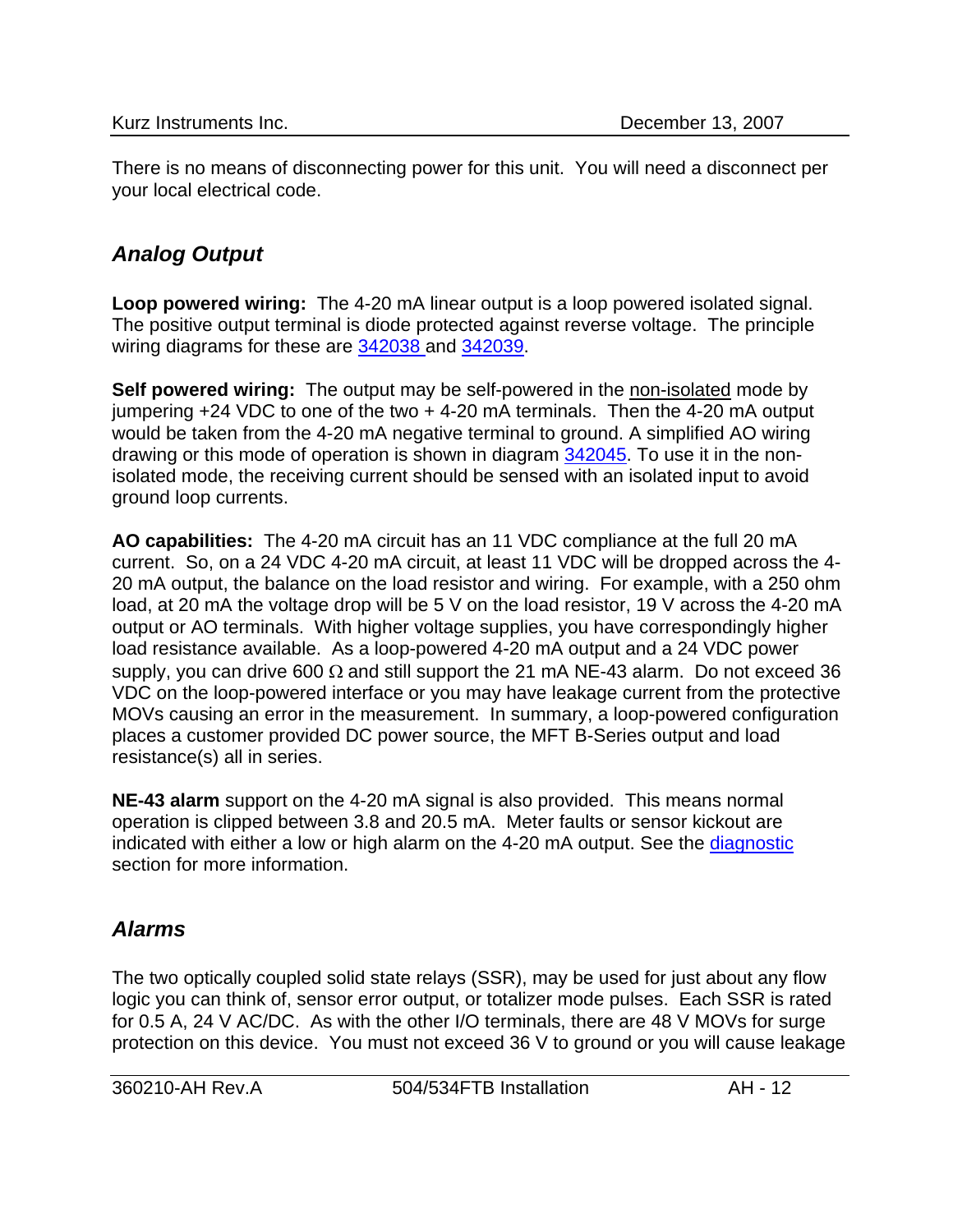and may overheat and damage the MOV which can fail in a short. Again, see the wiring diagram 342038 for the specific alarm terminals.

## *Serial Communications*

There are two independent serial ports on the MFT B-Series. A mini-type B USB connector with Kurz driver can act as a COM port so "remote" terminal operation is possible or the RS-485 port can be used for the Modbus protocol and multipoint communications. The USB port can be used in instead of the small LCD/keypad option to view data, configure the meter or extract diagnostic data. The upload or download of the meter configuration can be done on either the USB or Modbus port using the Kurz provided program KzComm. The advantage of the Modbus port is greatest when you have multiple meters on the bus allowing access to all of them from one location, your heated or cooled office or control room.

## **USB**

Any terminal emulator program may be used to act as a remote terminal to the MFT B-Series. HyperTerminal, which comes with all Windows versions except for Vista, is sufficient and supports Xmodem for transferring and storing the MFT B-Series configuration files. See below for Windows Vista. This takes about five seconds at 9600 baud, the only supported USB driver baud rate. The character format is 1 start bit, 1 stop, 8 data, and no parity. The program KzComm may also be used if you only need to save/print the configuration files, but it is not a terminal emulator.

If HyperTerminal is not installed on your computer you may add it by going to the Add/Remove Programs within the Control Panel and clicking the Windows Setup tab. Then choose the Communication group and within it you will find the button to select HyperTerminal. After this you may be asked for your Windows disk so this may be installed. Refer to your Windows documentation if you need more information on HyperTerminal. Once the program is installed, you start HyperTerminal which will prompt you for a name of the connection, ie Kurz MFT B-Series, then an icon. Next you select the communications port, ie COM 4 and finally you press Configure and set the baud rate to 9600, data bits to 8, parity to none, stop bits to 1 and flow control to none. Once you have verified this works, save the configuration under File, Save.

Windows Vista machines do not include HyperTerminal so you will need to download and install it. This program is available for download from its designer at the following web site: [http://www.hilgraeve.com/htpe.](http://www.hilgraeve.com/htpe) After installing the program configure it as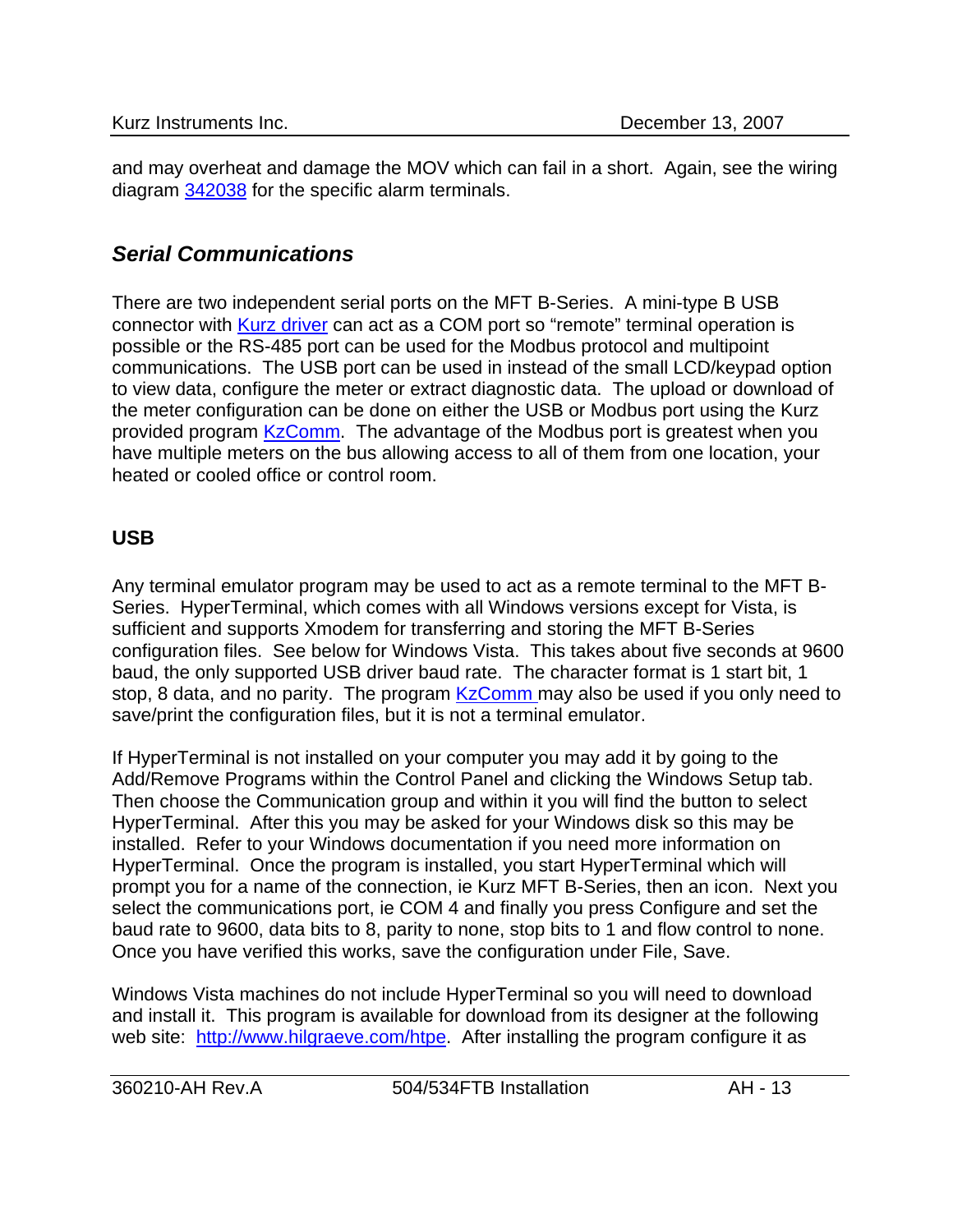described in the previous paragraph. You may want to put a short cut to this program in your Start menu.

## **RS-485/Modbus**

The RS-485 interface is half duplex and supports baud rates of 9600, 14400, 19200, 38400 and 57600. Wiring is a shielded twisted pair, two signal lines and one shield connection. The signal lines can be connected in any order provided the 485 bus is biased so the flow meter knows which signal is positive. See 342038 for a wiring example of this. A junction tee (see www.turck.com) between the network bus and instrument drop is recommended so instruments may be removed for service without interruption to the network bus.



Desk computers and laptops can interface to the RS-485 devices using a USB dongle converter. We recommend the industrial version from [EasySync,](http://www.easysync.co.uk/) available from Kurz (PN 700491) or the manufacture. This device is optically isolated, screw terminal interface with metal enclosure and status LEDs, with a biased bus allowing the auto-polarity detection to work. .

EasySync's devices have a known issue with the Microsoft Windows Vista operating system. Contact EasySync at [support@easysync-ltd.com](mailto:support@easysync-ltd.com) for help in installing the device.

The Modbus interface must be set for device address, protocol, baud rate, and byte order. See 342042 for more information on how to configure or verify Modbus communications settings. Once properly connected and configured, you will not only see the yellow LED flash for RS-485 receive activity, you will see the green LED flash for transmit or response of the flow transmitter. The MFT B-Series unit has two red LEDs used for receive and transmit, respectively. The full protocol specification and register variable map is found in the serial communications section of the manual.

# *5-Wire Sensor Connections*

For the TS version you must field install the wiring between the sensor and its electronics enclosures. In addition to the field wiring diagram 342038 you need to refer to 342039 for the TS part. This is a 5-wire connection which must use quality wire whose wire resistance is less than 1  $\Omega$  per wire. Each wire must be matched within 0.01  $\Omega$  or 10 m $\Omega$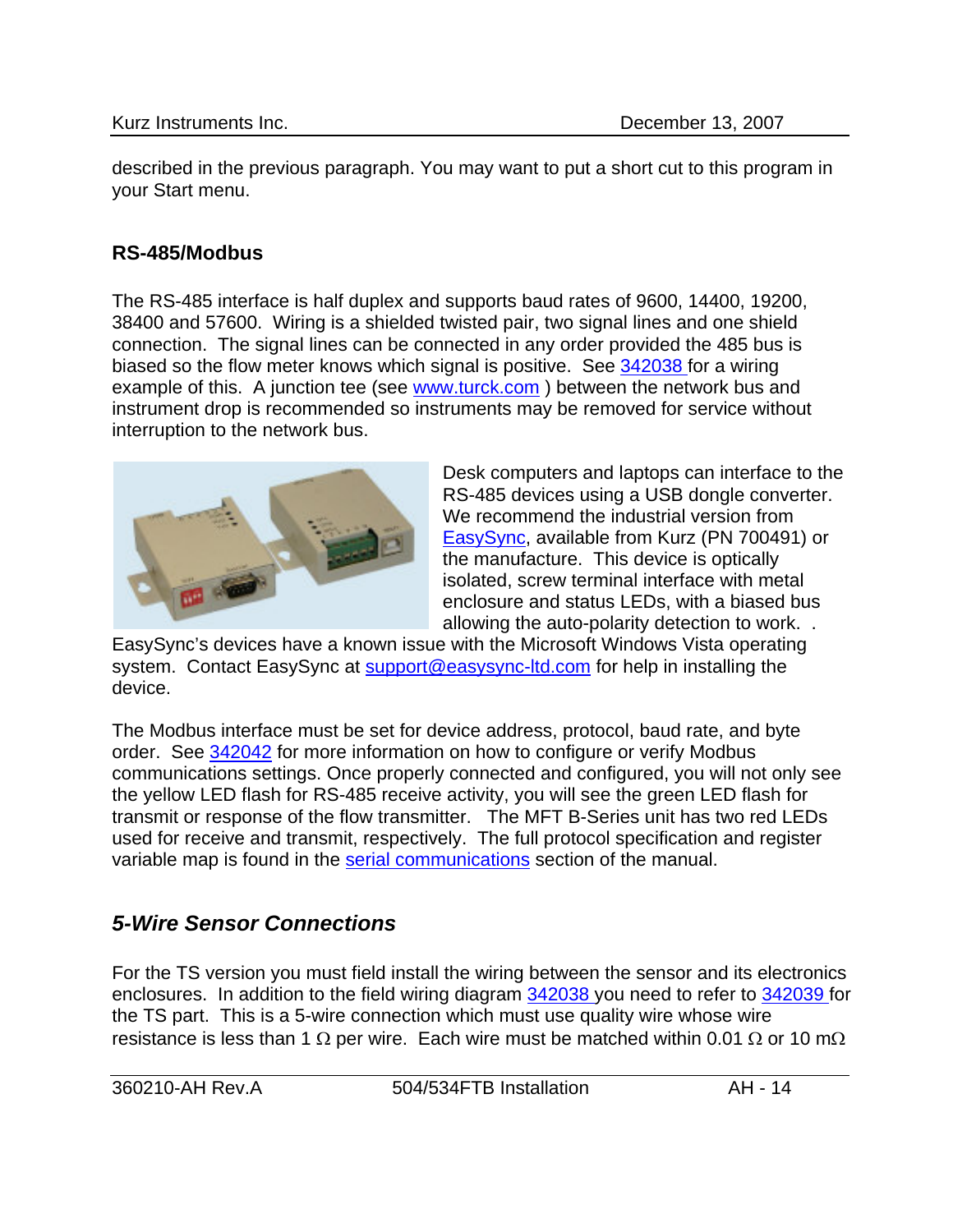<span id="page-14-0"></span>so the lead length compensation can work properly. Without this, the Factory calibration and temperature compensation will not hold in the field. If the individual wires do not meet the matching specification, their length must be trimmed or extended until they match. The terminal strip for the sensor wire will accept up to 12 AWG wire (2.05 mm) which is good for 630 feet (192 m) between the sensor and electronics. However, the electronics terminal block TB1 is rated for 14 AWG (1.63 mm) max wire size.

To maintain the CE compliance of the product in the TS configuration, one must maintain a good shield around the 5 wires. This can be done with rigid conduit, EMT or a braided shielded multi-conductor cable between the sensor junction box and the sensor electronics enclosures. Conduit seals directly to the enclosures are still needed to meet the explosion-proof ratings. Peripherally bonded shielded cable glands work well but a simple cable gland and shield pigtail ground connection is sufficient. Hawke America (281 445 7400, [www.ehawke.com](http://www.ehawke.com/) ), makes a whole line of cable glands for shielded cable. Their Model 501 universal is one of many and has Exd safety ratings too, see installation info also. Some of these sizes and cable are also available as accessories from Kurz. See [section above](#page-8-0) with more recommend wiring methods for the 5-wire sensor connections.

## **Not recommend for CE compliance on the 5-wire sensor connections of the TS configuration:**

| <b>Type</b>                            | Reason not to use it.                                                                                                                               |
|----------------------------------------|-----------------------------------------------------------------------------------------------------------------------------------------------------|
| <b>Unshielded</b><br>twisted Pair, UTP | No shielding.                                                                                                                                       |
| Armor Cable                            | Spiral wrap armor wires are not an EMI<br>shield. Looks like an inductor at RF<br>frequencies.                                                      |
| <b>Flex Conduit</b>                    | Spiral wrap shell is not an EMI shield.                                                                                                             |
| Liquid Tight<br>Conduit                | Better shield than flex conduit but will not<br>hold up well over time due to oxidation of<br>the metal wrap joints that degrade the EMI<br>shield. |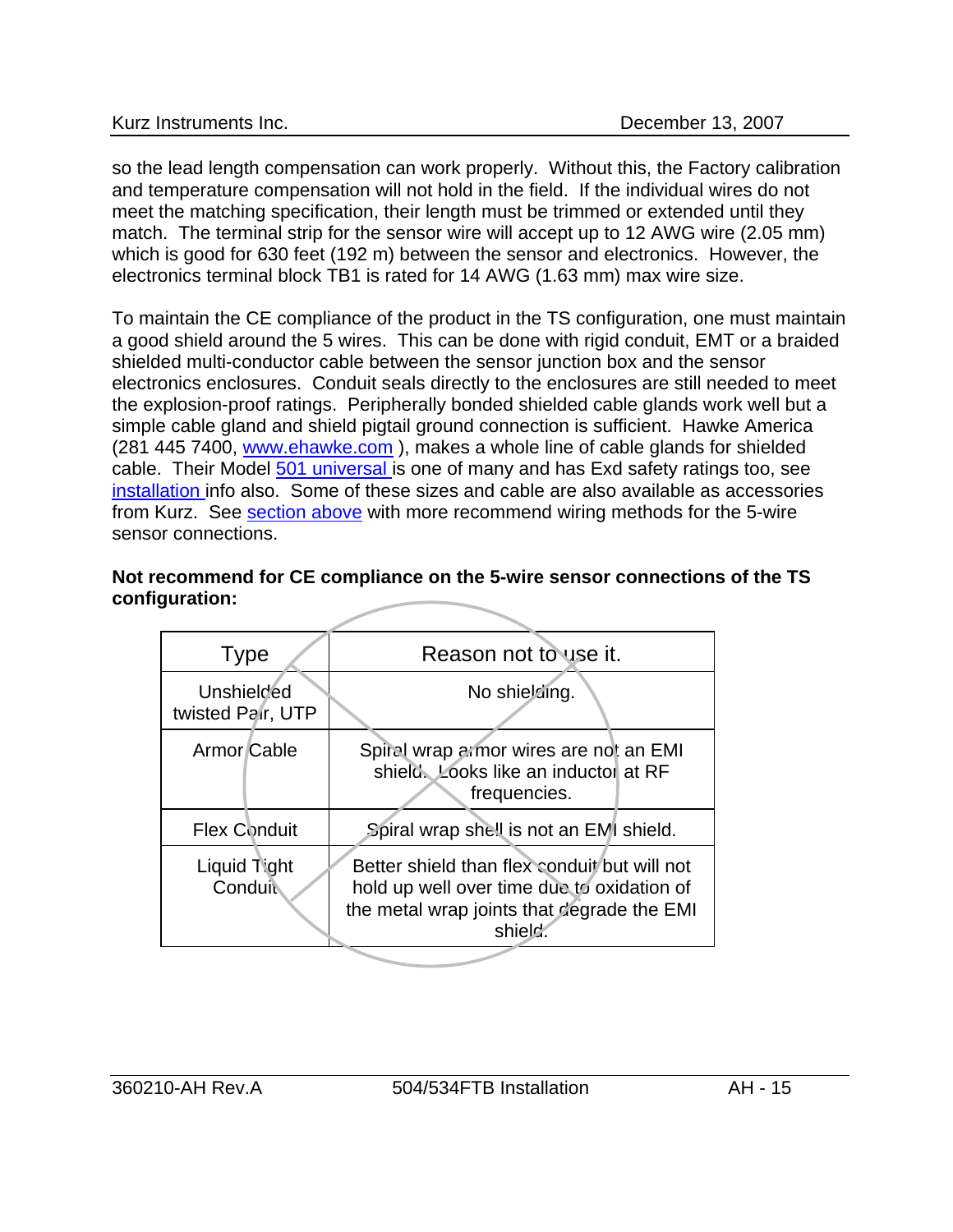## *Optional Clip-on Ferrite for Signal Wires*

If the I/O connections, 24 VDC, Modbus, analog outputs, or analog inputs (4-20 mA) are not connected by a shielded connection, conduit or multi-conductor braded shield cable, then these wires must be clipped in a ferrite to meet the EMC specifications. Figure AH-9 shows and example of this type of wiring.



Figure AH-9 Clip-on Ferrite for I/O wires to be CE compliant without proper cable or conduit shielding.

The Ferrite can be purchased from Kurz as part number 600029- or from the following manufactures:

Steward 28A2024.0A2 Fair-rite: 0443164151: Stock available from Kurz or Digi-Key Corporation [\(www.digikey.com](http://www.digikey.com/) )

360210-AH Rev.A 504/534FTB Installation AH - 16